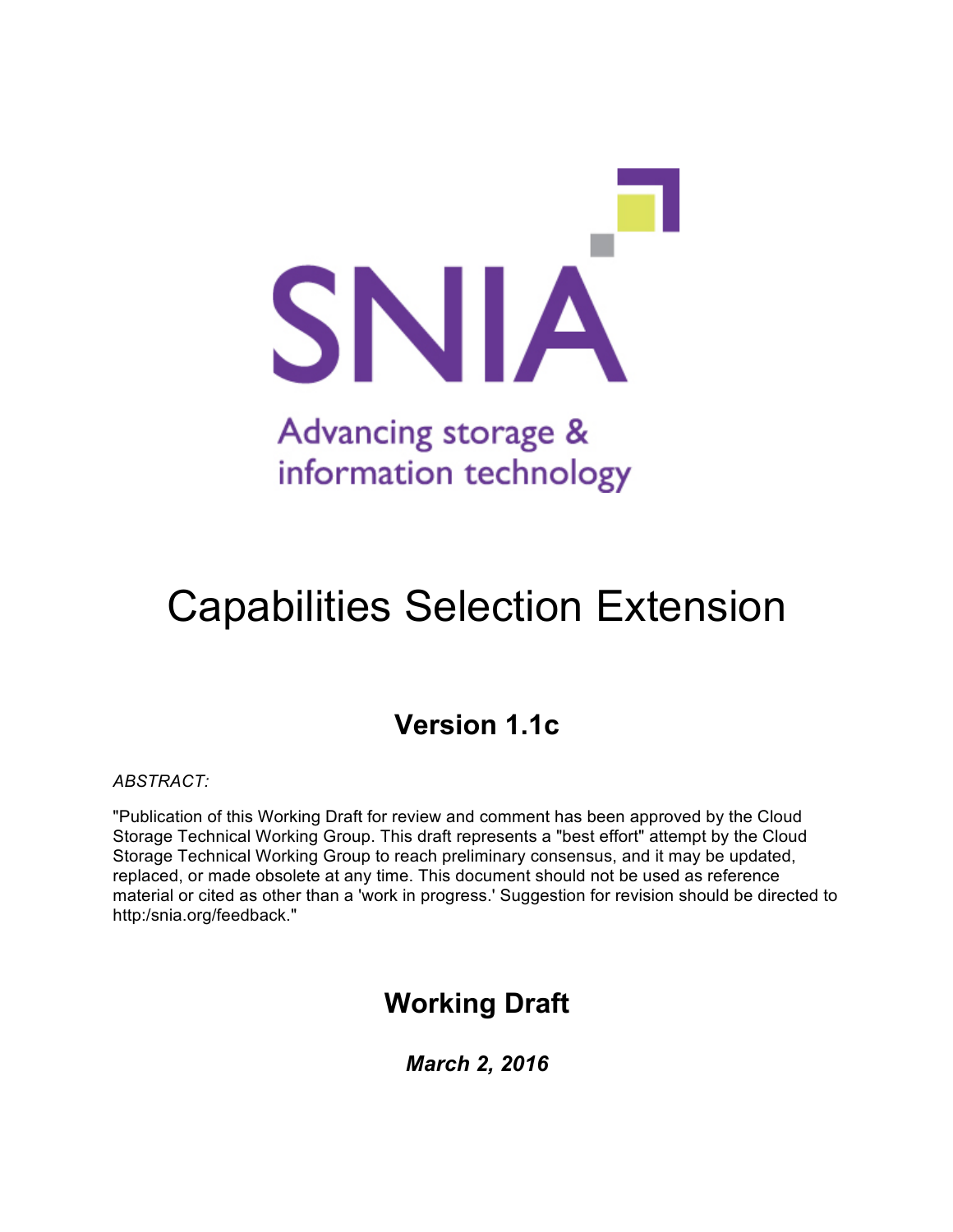# USAGE

The SNIA hereby grants permission for individuals to use this document for personal use only, and for corporations and other business entities to use this document for internal use only (including internal copying, distribution, and display) provided that:

Any text, diagram, chart, table or definition reproduced shall be reproduced in its entirety with no alteration, and,

Any document, printed or electronic, in which material from this document (or any portion hereof) is reproduced shall acknowledge the SNIA copyright on that material, and shall credit the SNIA for granting permission for its reuse.

Other than as explicitly provided above, you may not make any commercial use of this document, sell any or this entire document, or distribute this document to third parties. All rights not explicitly granted are expressly reserved to SNIA.

Permission to use this document for purposes other than those enumerated above may be requested by e-mailing tcmd@snia.org. Please include the identity of the requesting individual and/or company and a brief description of the purpose, nature, and scope of the requested use.

All code fragments, scripts, data tables, and sample code in this SNIA document are made available under the following license:

BSD 3-Clause Software License

Copyright © 2016, The Storage Networking Industry Association.

Redistribution and use in source and binary forms, with or without modification, are permitted provided that the following conditions are met:

Redistributions of source code must retain the above copyright notice, this list of conditions and the following disclaimer.

Redistributions in binary form must reproduce the above copyright notice, this list of conditions and the following disclaimer in the documentation and/or other materials provided with the distribution.

Neither the name of The Storage Networking Industry Association (SNIA) nor the names of its contributors may be used to endorse or promote products derived from this software without specific prior written permission.

THIS SOFTWARE IS PROVIDED BY THE COPYRIGHT HOLDERS AND CONTRIBUTORS "AS IS" AND ANY EXPRESS OR IMPLIED WARRANTIES, INCLUDING, BUT NOT LIMITED TO, THE IMPLIED WARRANTIES OF MERCHANTABILITY AND FITNESS FOR A PARTICULAR PURPOSE ARE DISCLAIMED. IN NO EVENT SHALL THE COPYRIGHT OWNER OR CONTRIBUTORS BE LIABLE FOR ANY DIRECT, INDIRECT, INCIDENTAL, SPECIAL, EXEMPLARY, OR CONSEQUENTIAL DAMAGES (INCLUDING, BUT NOT LIMITED TO, PROCUREMENT OF SUBSTITUTE GOODS OR SERVICES; LOSS OF USE, DATA, OR PROFITS; OR BUSINESS INTERRUPTION) HOWEVER CAUSED AND ON ANY THEORY OF LIABILITY, WHETHER IN CONTRACT, STRICT LIABILITY, OR TORT (INCLUDING NEGLIGENCE OR OTHERWISE) ARISING IN ANY WAY OUT OF THE USE OF THIS SOFTWARE, EVEN IF ADVISED OF THE POSSIBILITY OF SUCH DAMAGE.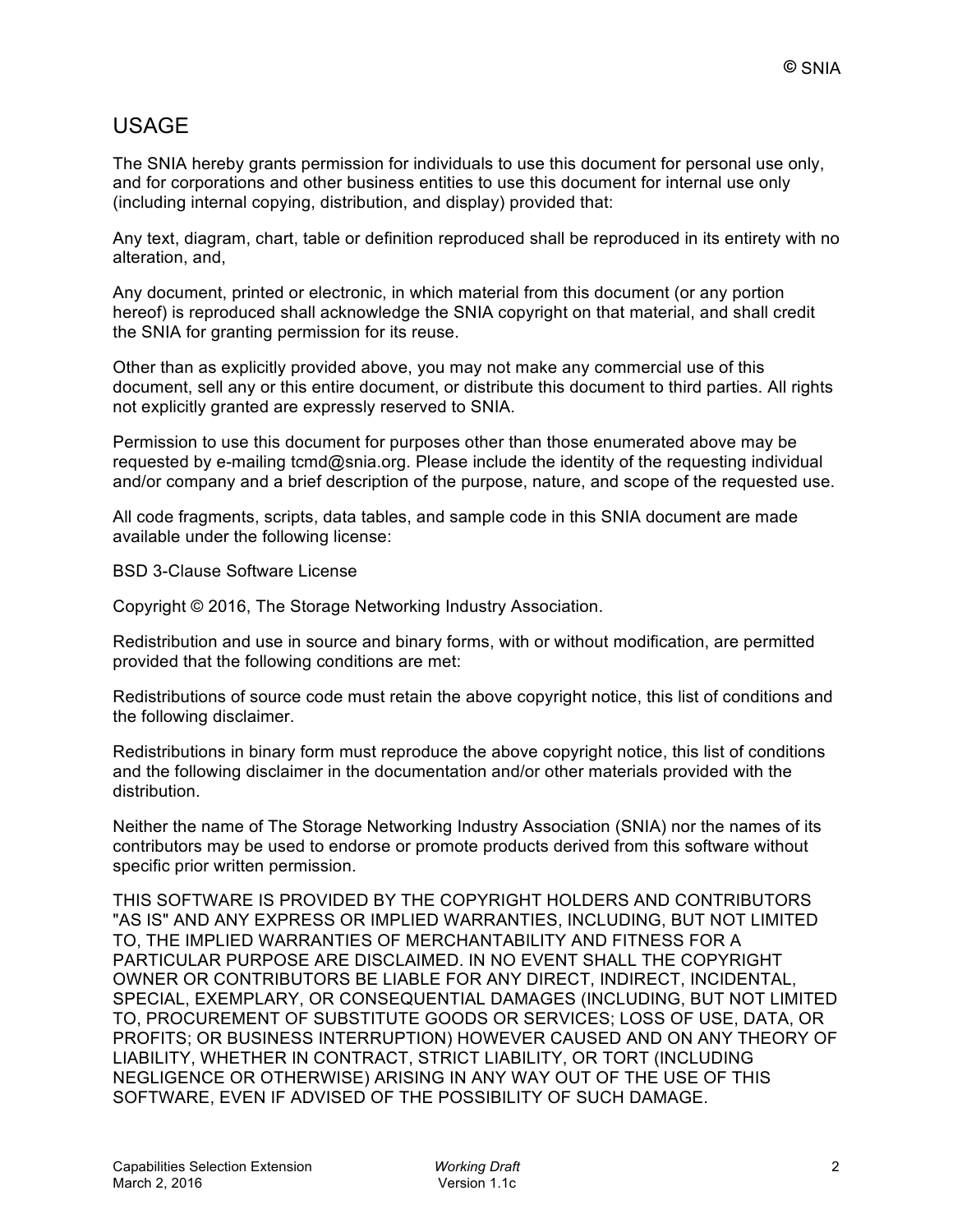# **DISCLAIMER**

The information contained in this publication is subject to change without notice. The SNIA makes no warranty of any kind with regard to this specification, including, but not limited to, the implied warranties of merchantability and fitness for a particular purpose. The SNIA shall not be liable for errors contained herein or for incidental or consequential damages in connection with the furnishing, performance, or use of this specification.

Suggestions for revisions should be directed to http://www.snia.org/feedback/.

Copyright © 2016 SNIA. All rights reserved. All other trademarks or registered trademarks are the property of their respective owners.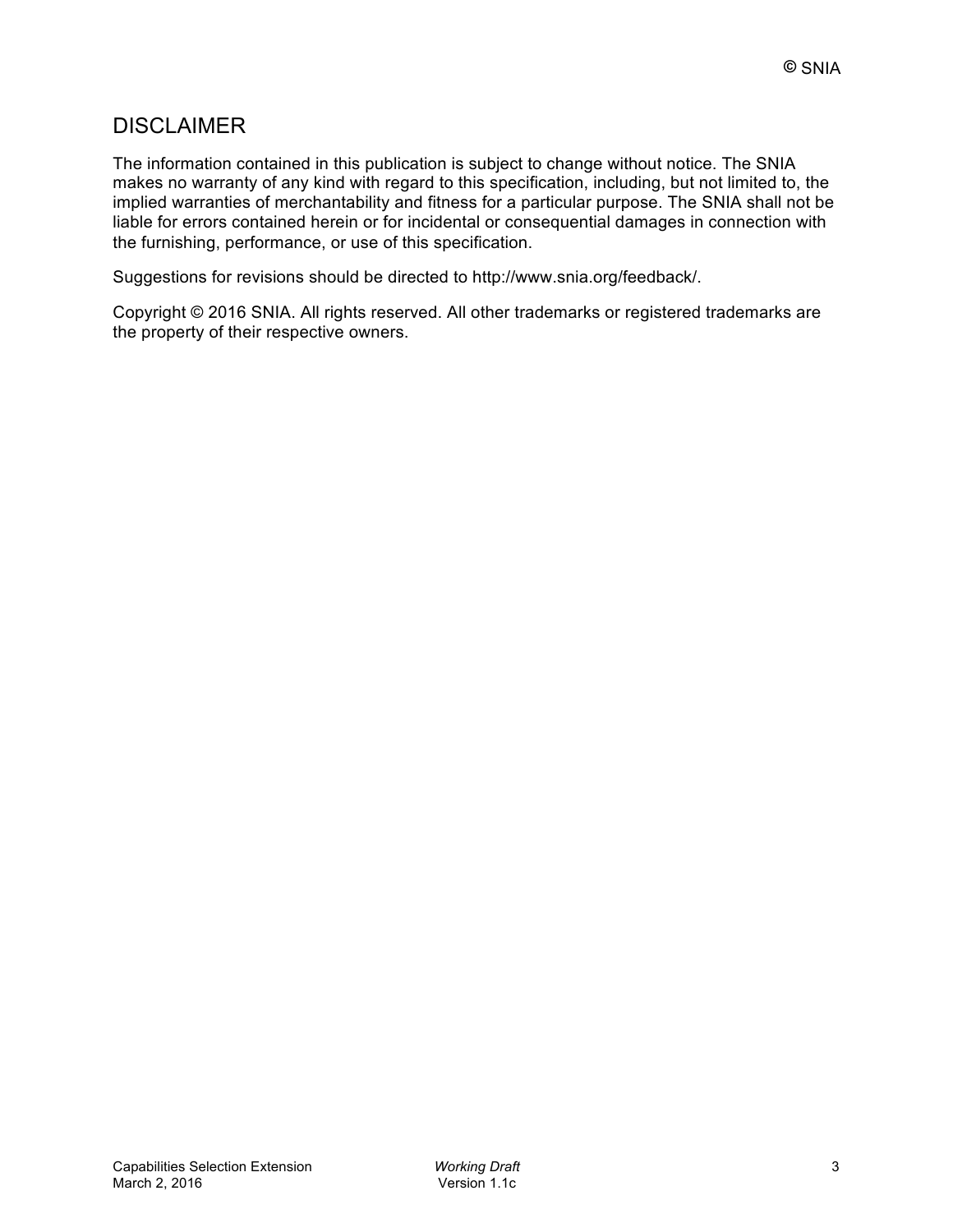| <b>Date</b> | <b>Version</b>   | Βv         | <b>Comments</b>                     |
|-------------|------------------|------------|-------------------------------------|
| 2016-02-05  | 1.1a             | David Slik | First draft                         |
| 2016-02-17  | 1.1 <sub>b</sub> | Cloud TWG  | <b>TWG edits</b>                    |
| 2016-03-02  | 1.1c             | Cloud TWG  | Fixed typo, edits for public review |

# **Revision History**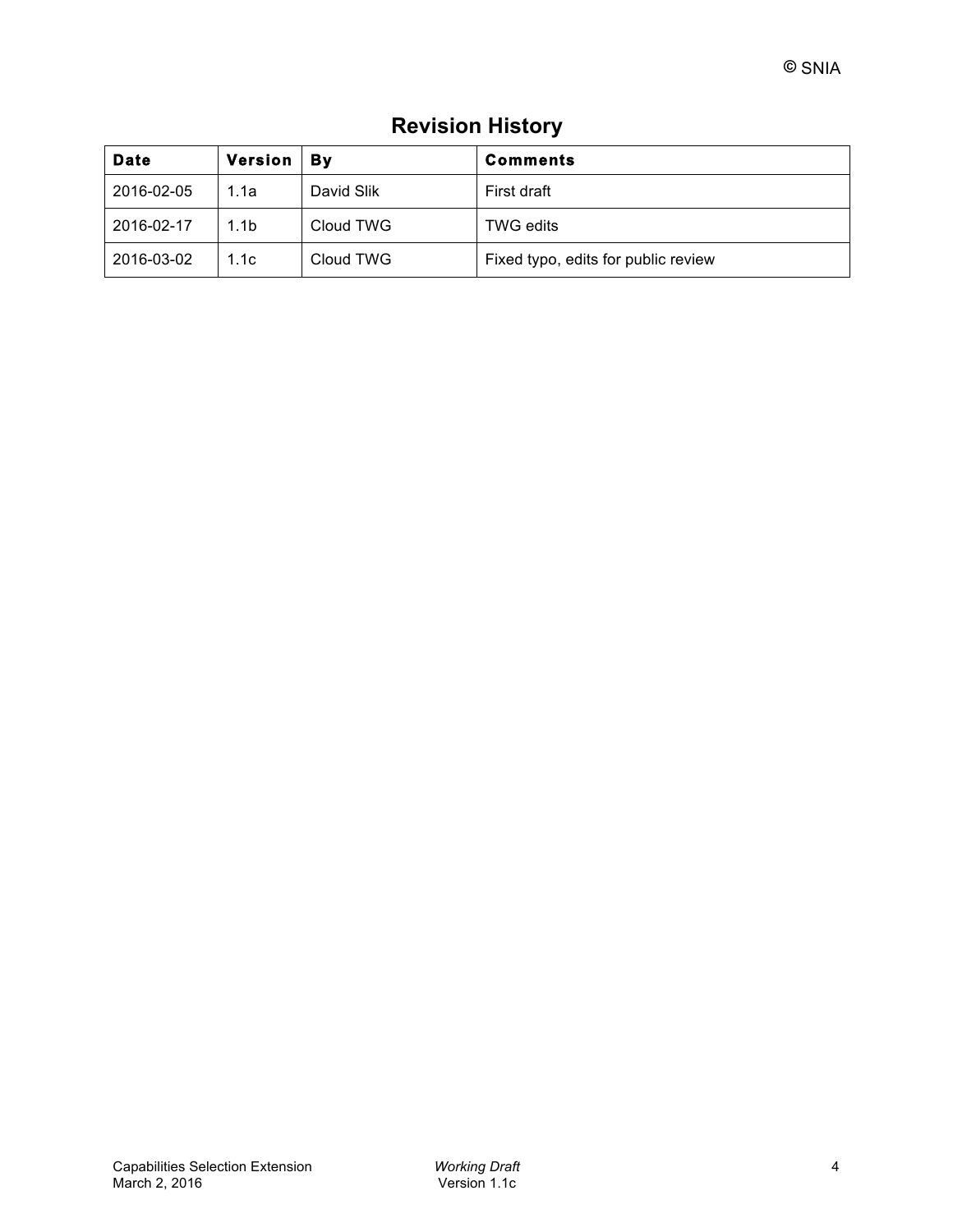# **Capabilities Selection Extension**

# **Overview**

The capabilities objects in /<cdmi root>/cdmi\_capabilities/ describe sets of capabilities supported for stored objects. This extension extends CDMI to permit capabilities objects to also contain data system metadata values that act as default values and permit the capabilitiesURI to be specified on create or update, which allows an object to inherit these data system metadata values.

# **Modifications to the CDMI 1.1 spec:**

| <b>Field Name</b> | <b>Type</b>           | <b>Description</b>                                                                                                                                                                                                                                            | <b>Requireme</b><br>nt |
|-------------------|-----------------------|---------------------------------------------------------------------------------------------------------------------------------------------------------------------------------------------------------------------------------------------------------------|------------------------|
| capabilitiesURI   | <b>JSON</b><br>String | URI of a capabilities object. The newly created object<br>shall inherit data system metadata values from the<br>specified capabilities object.                                                                                                                | Optional               |
|                   |                       | If data system metadata items are specified in the<br>capabilities object and in the metadata field included with<br>the create operation, the contents of the data system<br>metadata items in the create operation metadata field<br>shall take precedence. |                        |
|                   |                       | The capabilities URI of the created object may not match<br>the specified capabilitiesURI, depending on the object<br>type, specified data system metadata items, and other<br>system configurations.                                                         |                        |
|                   |                       | If an invalid URI is specified, an HTTP status code of 400<br>Bad Request shall be returned.                                                                                                                                                                  |                        |

**1) In Clause 8.2.5, add to table below domainURI:**

# **2) In Clause 8.2.9, add example 5:**

EXAMPLE 5 PUT to the container URI to create a "gold" object:

```
PUT /MyContainer/MyGoldObject.txt HTTP/1.1
Host: cloud.example.com
Accept: application/cdmi-object
Content-Type: application/cdmi-object
X-CDMI-Specification-Version: 1.1.1
{
     "mimetype": "text/plain",
     "capabilitiesURI": "/cdmi_capabilities/dataobject/gold/"
     "value": "This is the Value of this Data Object"
}
```
The following shows the response: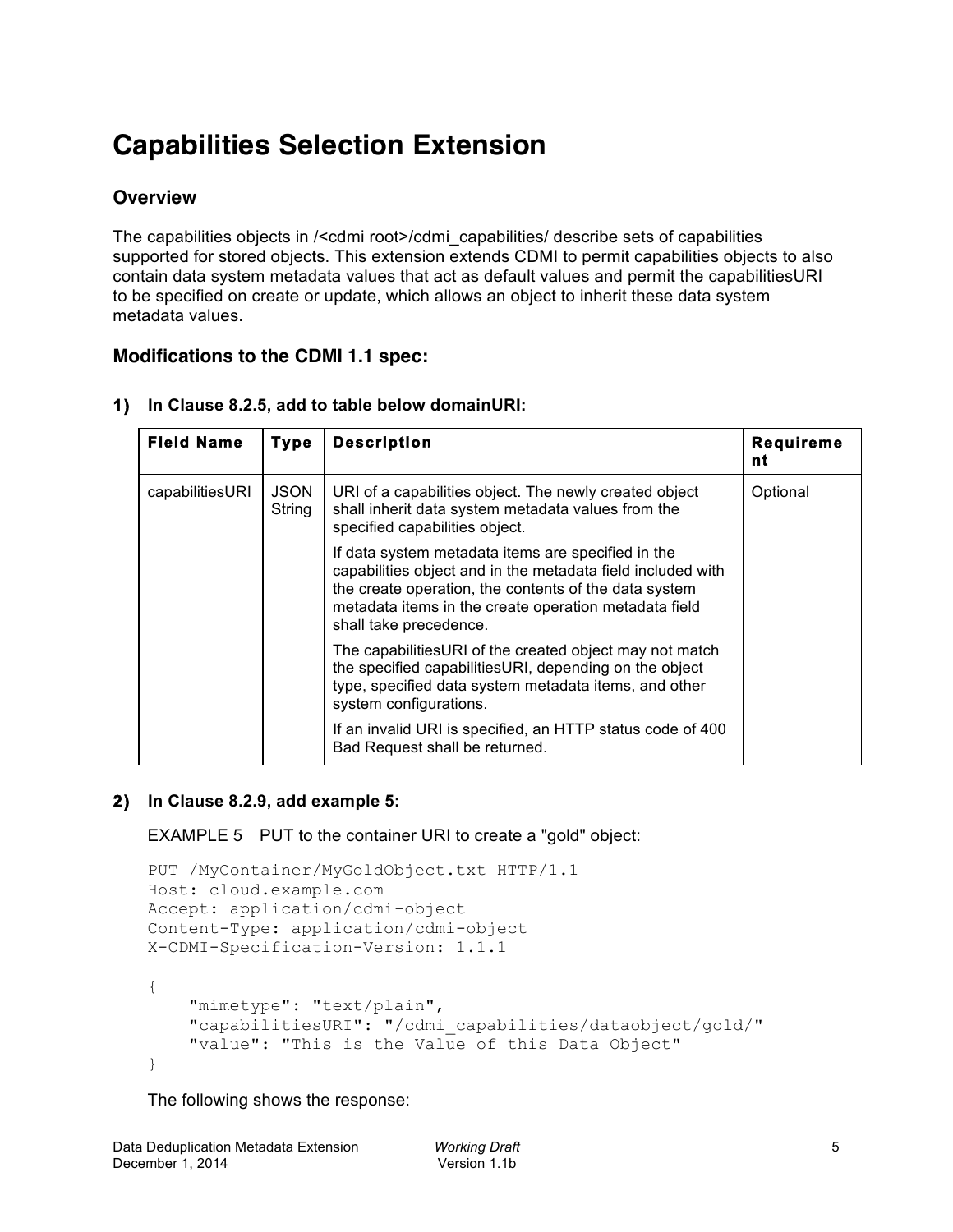```
HTTP/1.1 201 Created
Content-Type: application/cdmi-object
X-CDMI-Specification-Version: 1.1.1
{
     "objectType": "application/cdmi-object",
     "objectID": "00007ED90010D891022876A8DE0BC0FD",
     "objectName": "MyGoldObject.txt",
     "parentURI": "/MyContainer/",
     "parentID": "00007E7F00102E230ED82694DAA975D2",
     "domainURI": "/cdmi_domains/MyDomain/",
     "capabilitiesURI": "/cdmi_capabilities/dataobject/gold/",
     "completionStatus": "Complete",
     "mimetype": "text/plain",
     "metadata": {
        "cdmi size": "37",
         <Data System Metadata Inherited from Gold Capabilities>
     }
}
```
### **3) In Clause 8.4.3, add to table below domainURI:**

| <b>Field Name</b> | <b>Type</b>           | <b>Description</b>                                                                                                                                                                                                                                            | <b>Requireme</b><br>nt |
|-------------------|-----------------------|---------------------------------------------------------------------------------------------------------------------------------------------------------------------------------------------------------------------------------------------------------------|------------------------|
| capabilitiesURI   | <b>JSON</b><br>String | URI of a capabilities object. The updated object shall<br>inherit data system metadata values from the specified<br>capabilities object, overwriting data system metadata<br>values if already present.                                                       | Optional               |
|                   |                       | If data system metadata items are specified in the<br>capabilities object and in the metadata field included with<br>the update operation, the contents of the data system<br>metadata items in the update operation metadata field<br>shall take precedence. |                        |
|                   |                       | The capabilitiesURI of the created object may not match<br>the specified capabilitiesURI, depending on the object<br>type, specified data system metadata items, and other<br>system configurations.                                                          |                        |
|                   |                       | If an invalid URI is specified, an HTTP status code of 400<br>Bad Request shall be returned.                                                                                                                                                                  |                        |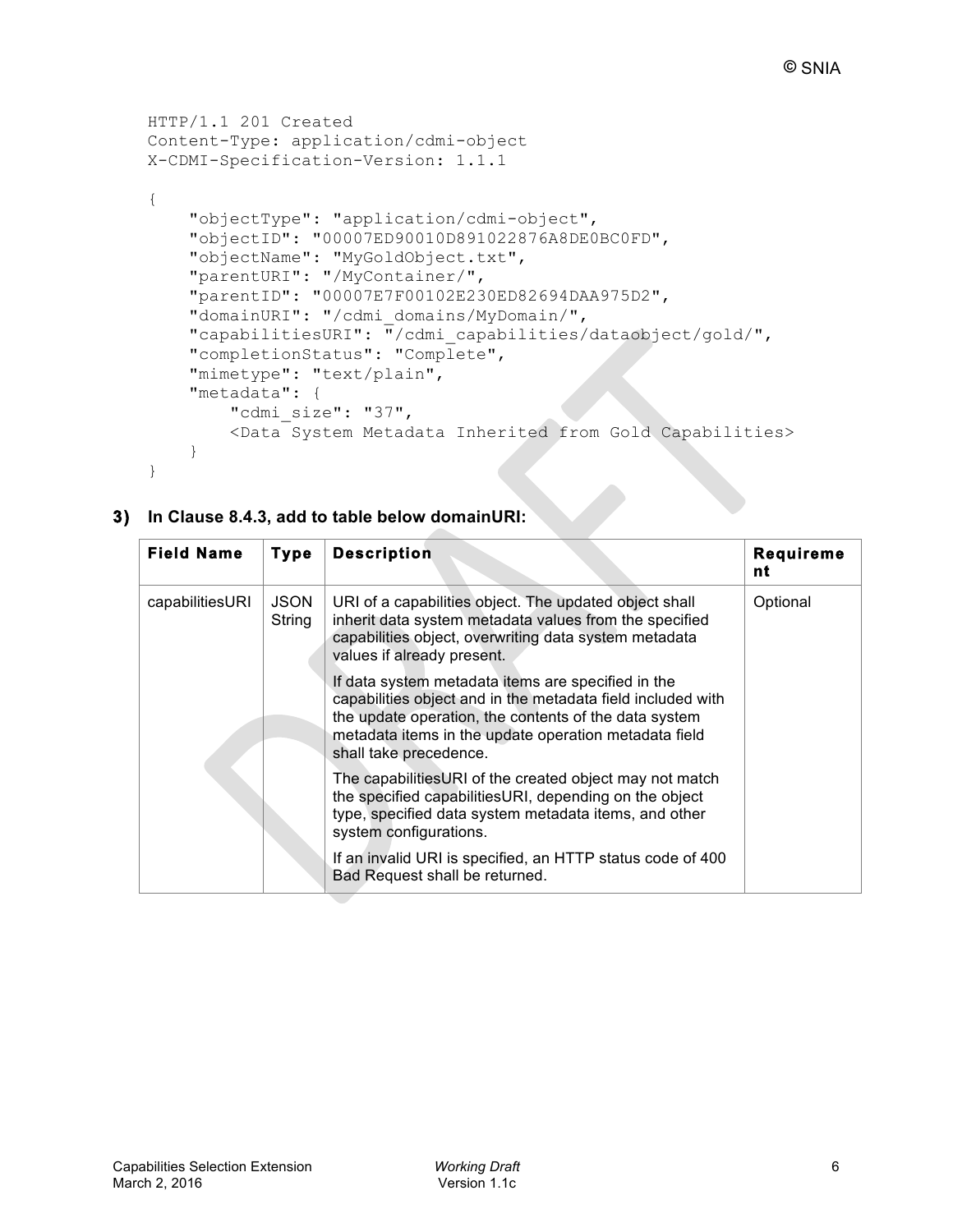## **4) In Clause 8.4.8, add example 11:**

EXAMPLE 11 PUT to the data object URI to change a "gold" object to a "silver" object:

```
PUT /MyContainer/MyGoldObject.txt HTTP/1.1
Host: cloud.example.com
Content-Type: application/cdmi-object
X-CDMI-Specification-Version: 1.1.1
{
     "capabilitiesURI": "/cdmi_capabilities/dataobject/silver/"
}
```
The following shows the response:

HTTP/1.1 204 No Content

EXAMPLE 12 PUT to the data object URI to change a "gold" object to a "silver" object, including a manually specified data system metadata item value (also required to preserve any data system metadata item values that were previously specified manually):

```
PUT /MyContainer/MyGoldObject.txt HTTP/1.1
Host: cloud.example.com
Content-Type: application/cdmi-object
X-CDMI-Specification-Version: 1.1.1
{
```

```
 "capabilitiesURI": "/cdmi_capabilities/dataobject/silver/",
     "metadata": {
        "cdmi data redundancy": "3"
     }
}
```
The following shows the response:

```
HTTP/1.1 204 No Content
```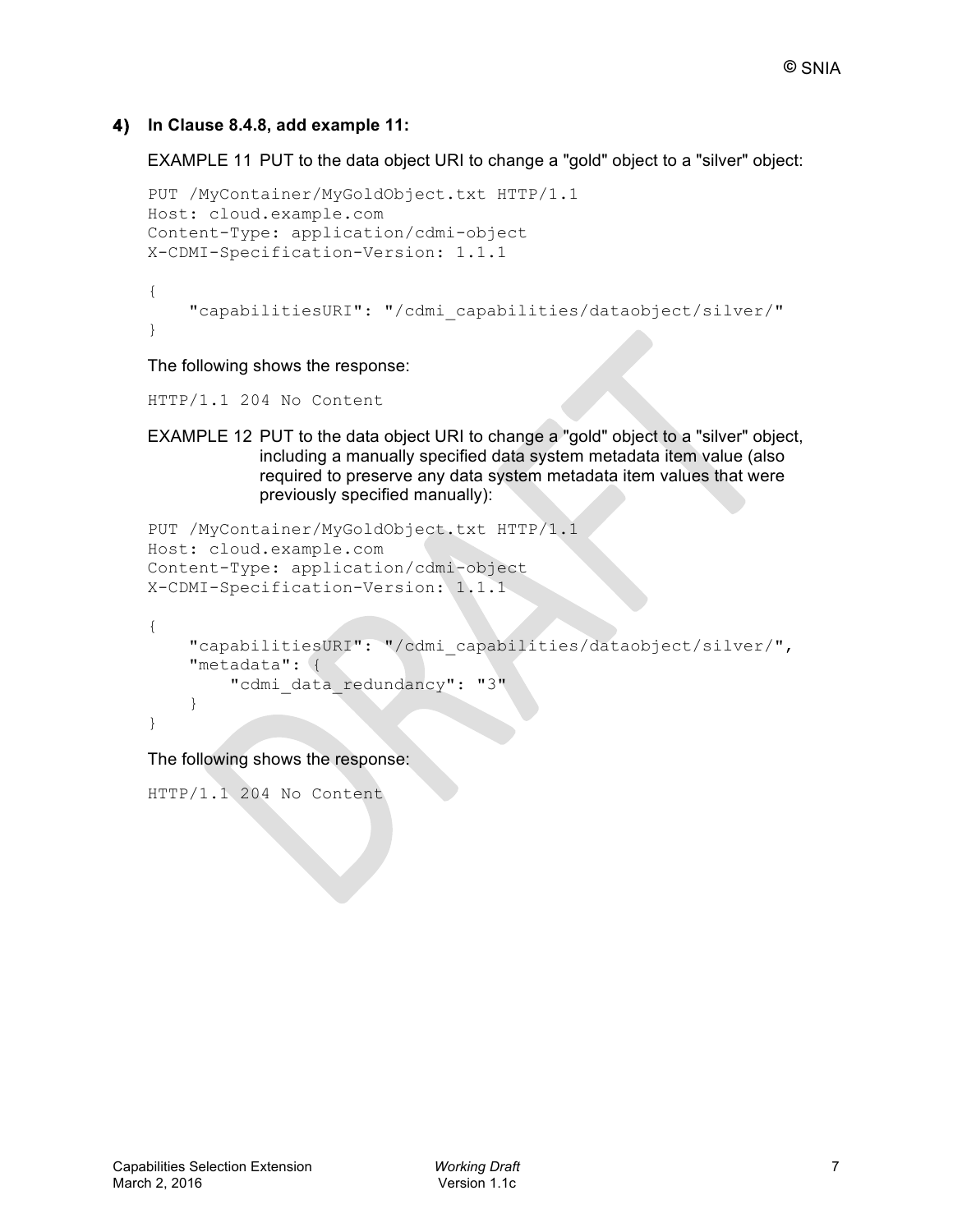| <b>Field Name</b> | <b>Type</b>           | <b>Description</b>                                                                                                                                                                                                                                            | <b>Requirement</b> |
|-------------------|-----------------------|---------------------------------------------------------------------------------------------------------------------------------------------------------------------------------------------------------------------------------------------------------------|--------------------|
| capabilitiesURI   | <b>JSON</b><br>String | URI of a capabilities object. The newly created container<br>shall inherit data system metadata values from the<br>specified capabilities object.                                                                                                             | Optional           |
|                   |                       | If data system metadata items are specified in the<br>capabilities object and in the metadata field included with<br>the create operation, the contents of the data system<br>metadata items in the create operation metadata field<br>shall take precedence. |                    |
|                   |                       | The capabilitiesURI of the created container may not<br>match the specified capabilities URI, depending on the<br>object type, specified data system metadata items, and<br>other system configurations.                                                      |                    |
|                   |                       | If an invalid URI is specified, an HTTP status code 400<br>Bad Request shall be returned.                                                                                                                                                                     |                    |

**5) In Clause 9.2.5, add to table below domainURI:**

### **6) In Clause 9.2.9, add example 5:**

EXAMPLE 5 PUT to the container URI to create a "gold" container:

```
PUT /MyContainer/MyGoldContainer/ HTTP/1.1
Host: cloud.example.com
Accept: application/cdmi-container
Content-Type: application/cdmi-container
X-CDMI-Specification-Version: 1.1.1
```
# {

"capabilitiesURI": "/cdmi\_capabilities/container/gold/"

# }

The following shows the response:

```
HTTP/1.1 201 Created
Content-Type: application/cdmi-container
X-CDMI-Specification-Version: 1.1.1
{
     "objectType": "application/cdmi-container",
     "objectID": "00007ED900104E1D14771DC67C27BF8B",
     "objectName": "MyGoldContainer/",
     "parentURI": "/MyContainer/",
     "parentID": "00007E7F0010128E42D87EE34F5A6560",
     "domainURI": "/cdmi_domains/MyDomain/",
     "capabilitiesURI": "/cdmi_capabilities/container/gold/",
     "completionStatus": "Complete",
     "metadata": { <Data System Metadata Inherited from Gold 
Capabilities>
     }
}
```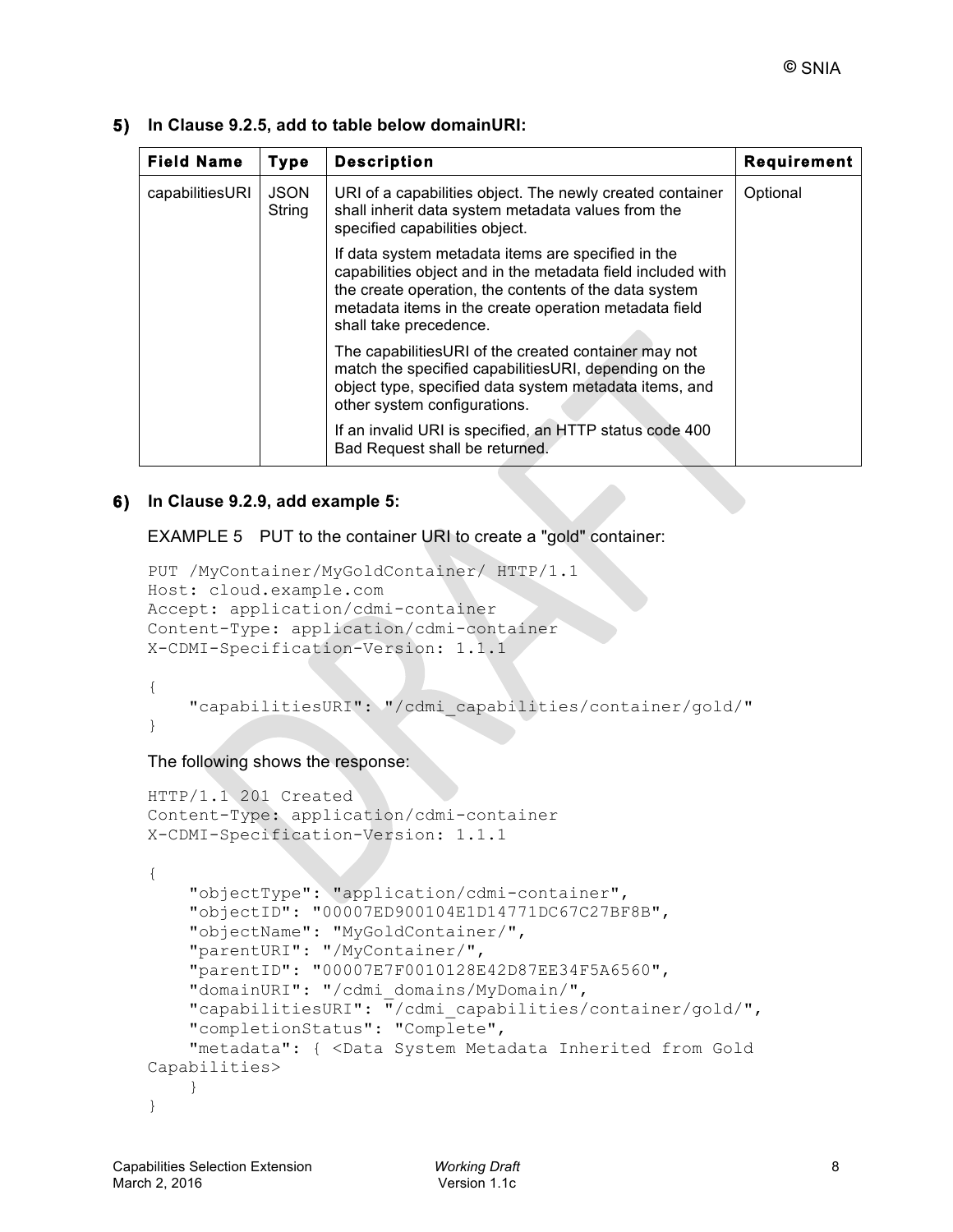| <b>Field Name</b> | <b>Type</b>           | <b>Description</b>                                                                                                                                                                                                                                            | <b>Requirement</b> |
|-------------------|-----------------------|---------------------------------------------------------------------------------------------------------------------------------------------------------------------------------------------------------------------------------------------------------------|--------------------|
| capabilitiesURI   | <b>JSON</b><br>String | URI of a capabilities object. The updated container shall<br>inherit data system metadata values from the specified<br>capabilities object, overwriting data system metadata<br>values if already present.                                                    | Optional           |
|                   |                       | If data system metadata items are specified in the<br>capabilities object and in the metadata field included with<br>the update operation, the contents of the data system<br>metadata items in the update operation metadata field<br>shall take precedence. |                    |
|                   |                       | The capabilitiesURI of the updated container may not<br>match the specified capabilitiesURI, depending on the<br>object type, specified data system metadata items, and<br>other system configurations.                                                       |                    |
|                   |                       | If an invalid URI is specified, an HTTP status code of<br>400 Bad Request shall be returned.                                                                                                                                                                  |                    |

#### **7) In Clause 9.4.5, add to table below domainURI:**

### **8) In Clause 9.4.9, add example 3:**

EXAMPLE 3 PUT to the container object URI to change a "gold" container to a "silver" container:

```
PUT /MyContainer/MyGoldContainer/ HTTP/1.1
Host: cloud.example.com
Content-Type: application/cdmi-container
X-CDMI-Specification-Version: 1.1.1
```
{

"capabilitiesURI": "/cdmi\_capabilities/container/silver/"

}

The following shows the response:

HTTP/1.1 204 No Content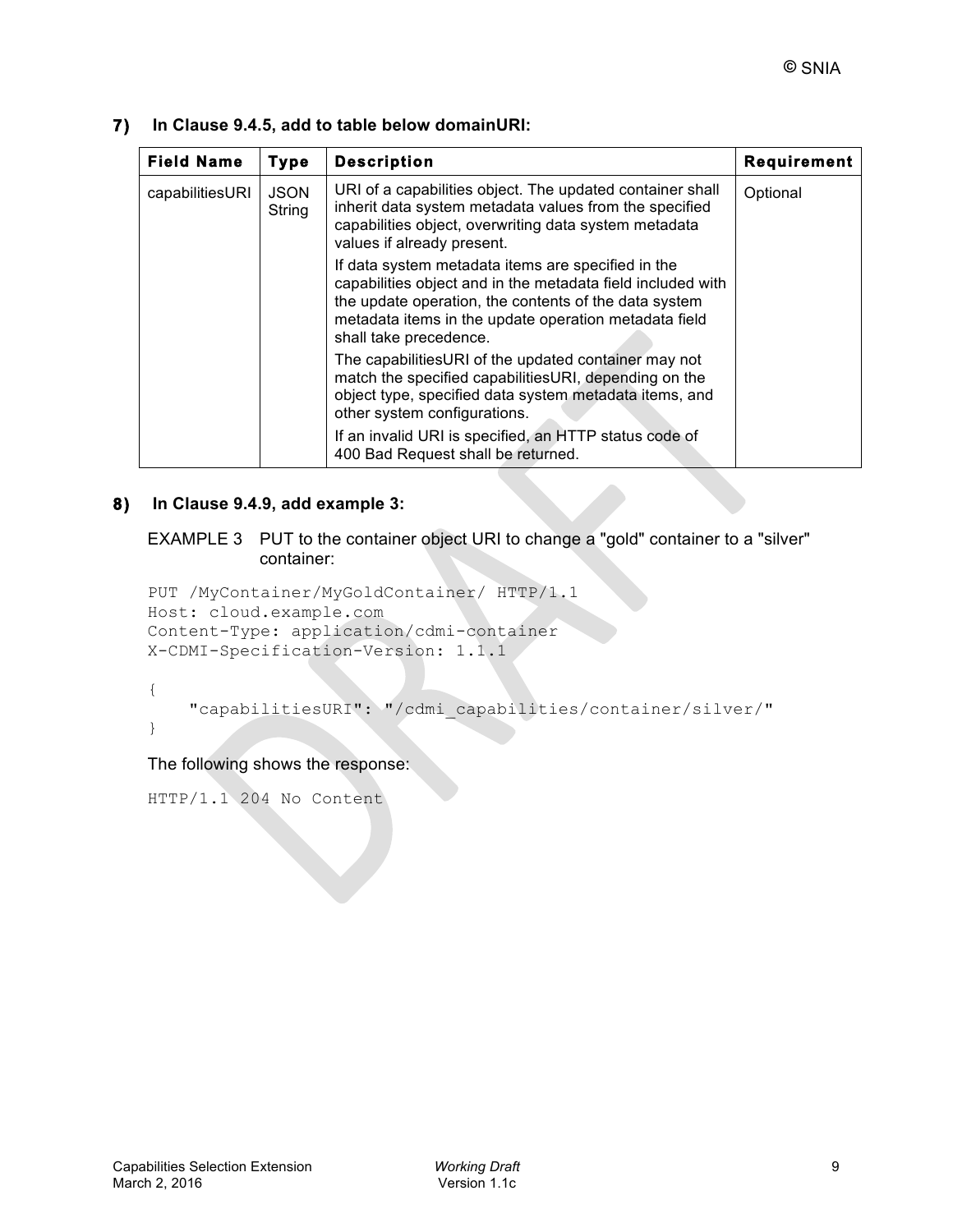| <b>Field Name</b> | <b>Type</b>           | <b>Description</b>                                                                                                                                                                                                                                            | <b>Requirement</b> |
|-------------------|-----------------------|---------------------------------------------------------------------------------------------------------------------------------------------------------------------------------------------------------------------------------------------------------------|--------------------|
| capabilitiesURI   | <b>JSON</b><br>String | URI of a capabilities object. The newly created object<br>shall inherit data system metadata values from the<br>specified capabilities object.                                                                                                                | Optional           |
|                   |                       | If data system metadata items are specified in the<br>capabilities object and in the metadata field included with<br>the create operation, the contents of the data system<br>metadata items in the create operation metadata field<br>shall take precedence. |                    |
|                   |                       | The capabilities URI of the created object may not match<br>the specified capabilities URI, depending on the object<br>type, specified data system metadata items, and other<br>system configurations.                                                        |                    |
|                   |                       | If an invalid URI is specified, an HTTP status code of<br>400 Bad Request shall be returned.                                                                                                                                                                  |                    |

## **9) In Clause 9.6.5, add to table below domainURI:**

# **10) In Clause 9.7.5, add to table below domainURI:**

| <b>Field Name</b> | <b>Type</b>           | <b>Description</b>                                                                                                                                                                                                                                            | <b>Requirement</b> |
|-------------------|-----------------------|---------------------------------------------------------------------------------------------------------------------------------------------------------------------------------------------------------------------------------------------------------------|--------------------|
| capabilitiesURI   | <b>JSON</b><br>String | URI of a capabilities object. The newly created queue<br>shall inherit data system metadata values from the<br>specified capabilities object.                                                                                                                 | Optional           |
|                   |                       | If data system metadata items are specified in the<br>capabilities object and in the metadata field included with<br>the create operation, the contents of the data system<br>metadata items in the create operation metadata field<br>shall take precedence. |                    |
|                   |                       | The capabilitiesURI of the created queue may not match<br>the specified capabilities URI, depending on the object<br>type, specified data system metadata items, and other<br>system configurations.                                                          |                    |
|                   |                       | If an invalid URI is specified, an HTTP status code of<br>400 Bad Request shall be returned.                                                                                                                                                                  |                    |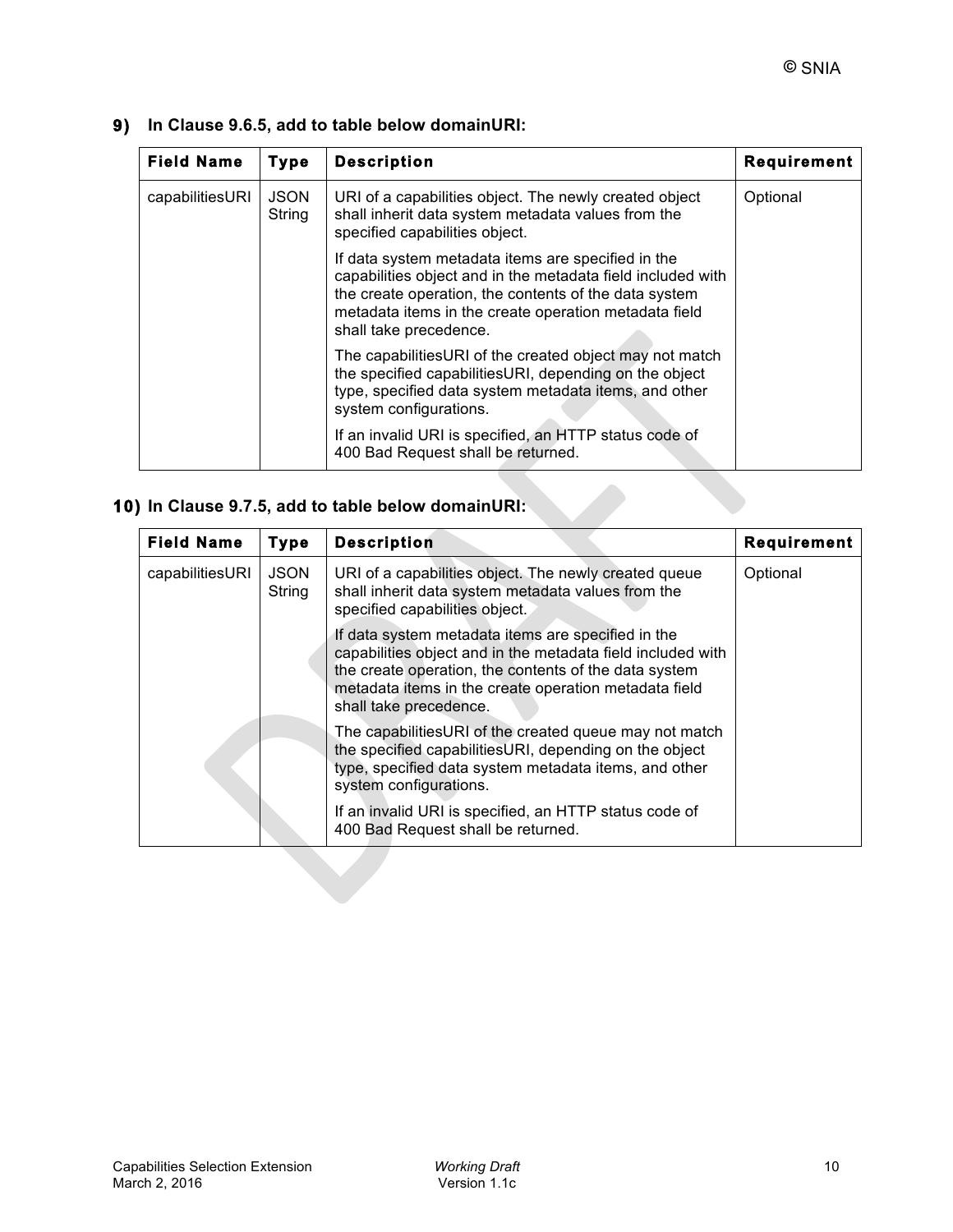| <b>Field Name</b> | <b>Type</b>           | <b>Description</b>                                                                                                                                                                                                                                            | <b>Requirement</b> |
|-------------------|-----------------------|---------------------------------------------------------------------------------------------------------------------------------------------------------------------------------------------------------------------------------------------------------------|--------------------|
| capabilitiesURI   | <b>JSON</b><br>String | URI of a capabilities object. The newly created queue<br>shall inherit data system metadata values from the<br>specified capabilities object.                                                                                                                 | Optional           |
|                   |                       | If data system metadata items are specified in the<br>capabilities object and in the metadata field included with<br>the create operation, the contents of the data system<br>metadata items in the create operation metadata field<br>shall take precedence. |                    |
|                   |                       | The capabilitiesURI of the created queue may not match<br>the specified capabilitiesURI, depending on the object<br>type, specified data system metadata items, and other<br>system configurations.                                                           |                    |
|                   |                       | If an invalid URI is specified, an HTTP status code of<br>400 Bad Request shall be returned.                                                                                                                                                                  |                    |

# **11) In Clause 11.2.5, add to table below domainURI:**

# **12) In Clause 11.4.4, add to table below domainURI:**

| <b>Field Name</b> | <b>Type</b>           | <b>Description</b>                                                                                                                                                                                                                                            | <b>Requireme</b><br>nt |
|-------------------|-----------------------|---------------------------------------------------------------------------------------------------------------------------------------------------------------------------------------------------------------------------------------------------------------|------------------------|
| capabilitiesURI   | <b>JSON</b><br>String | URI of a capabilities object. The updated queue shall<br>inherit data system metadata values from the specified<br>capabilities object, overwriting data system metadata<br>values if already present.                                                        | Optional               |
|                   |                       | If data system metadata items are specified in the<br>capabilities object and in the metadata field included with<br>the update operation, the contents of the data system<br>metadata items in the update operation metadata field<br>shall take precedence. |                        |
|                   |                       | The capabilities URI of the updated queue may not match<br>the specified capabilities URI, depending on the object<br>type, specified data system metadata items, and other<br>system configurations.                                                         |                        |
|                   |                       | If an invalid URI is specified, an HTTP status code of 400<br>Bad Request shall be returned.                                                                                                                                                                  |                        |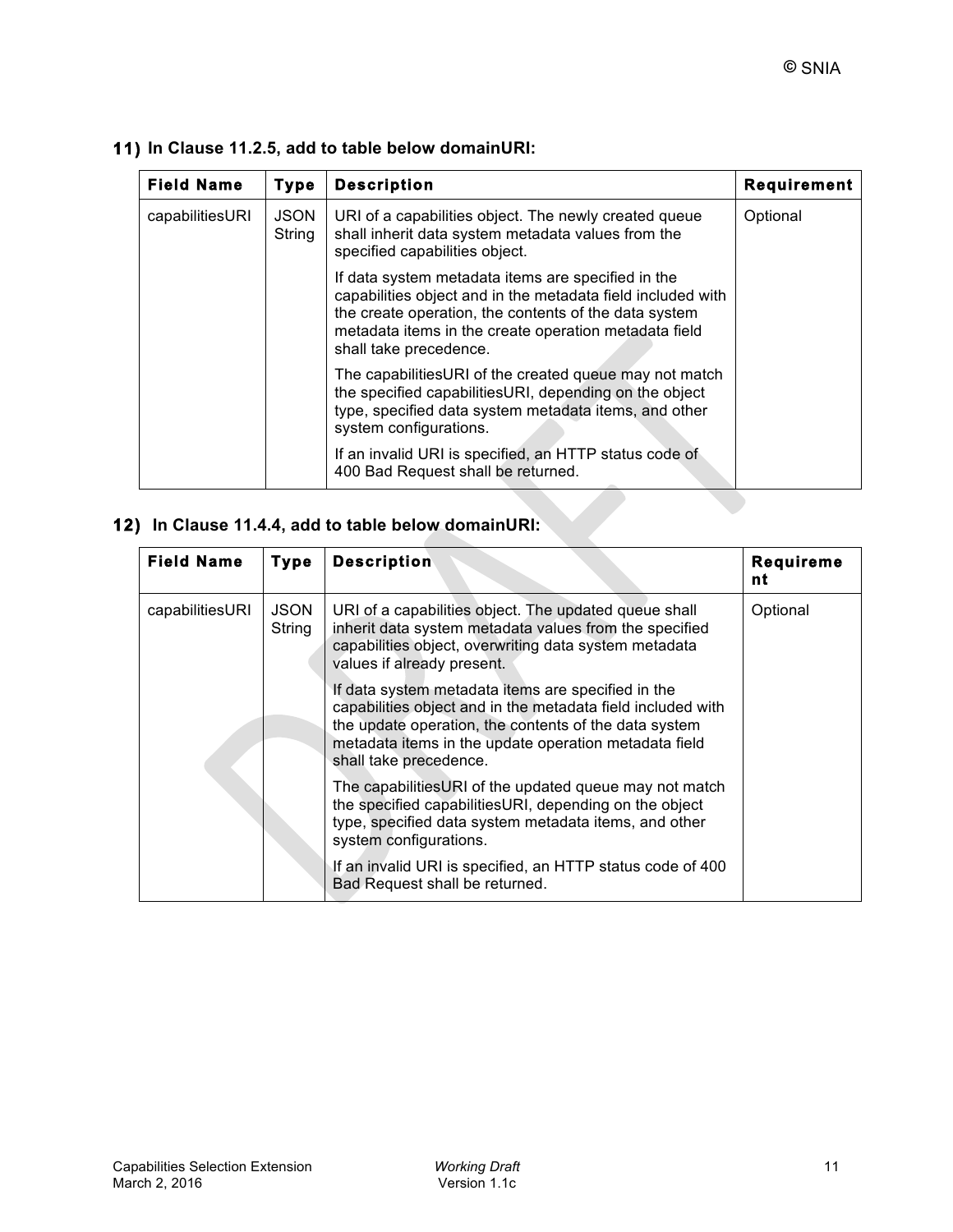## **13) In Clause 12.1, replace:**

As an option, a CDMI implementation may map a container to a "gold\_container" capabilities entry, if a data system metadata field is present and set to a given value, such as if the cdmi\_data\_redundancy field was set to the value of "4". This permits a cloud provider to create profiles of data system metadata fields and values.

Capabilities do not have a CDMI metadata field.

#### **With**:

Multiple capabilities objects can be created by a CDMI implementation and can contain different data system metadata items with different values. A CDMI implementation may map objects to specific capabilities URIs (such as the "gold\_container" capabilities URI shown above) when data system metadata fields are present in the created or updated object and match to the data system metadata fields and values in a given capabilities object.

This mapping permits the creation of templates that can be used when creating or updating an object to specify a default set of data system metadata values. For example, the "gold\_container" could include a cdmi\_data\_redundancy metadata item with the value set to "4". Any container created with this capabilities object specified shall inherit a "cdmi\_data\_redundancy" metadata item with the value "4", and, in the absence of additional and/or overriding data system metadata values, shall have a capabilitiesURI set to the "gold\_container".

### **14) In Clause 12.1.1, add new rows at end of table "Table 100 - System-Wide Capabilities"**

| <b>Capability</b><br><b>Name</b>   | <b>Type</b>           | <b>Description</b>                                                                                                                                                                                                 |
|------------------------------------|-----------------------|--------------------------------------------------------------------------------------------------------------------------------------------------------------------------------------------------------------------|
| cdmi capabilities<br>templates     | <b>JSON</b><br>String | If present and "true", this capability indicates that capabilities objects<br>can be used as templates when creating or modifying a CDMI object.                                                                   |
| cdmi_capabilities<br>exact inherit | <b>JSON</b><br>String | If present and "true", this capability indicates that the data system<br>metadata from the capabilities object shall completely replace all<br>existing data system metadata in an object when updated or created. |

#### **15) In Clause 12.2.6, add to table below capabilities:**

| <b>Field Name</b> | <b>Type</b>           | <b>Description</b>                                                                                                                                                                                | <b>Requireme</b><br>nt. |
|-------------------|-----------------------|---------------------------------------------------------------------------------------------------------------------------------------------------------------------------------------------------|-------------------------|
| Metadata          | <b>JSON</b><br>Object | Metadata for the capabilities object. This field includes<br>data system metadata associated with the capabilities<br>object. See Clause 16 for a further description of data<br>system metadata. | Mandatory               |

### **16) In Clause 12.2.8, update example 1 to include after "capabilities":**

"metadata": {